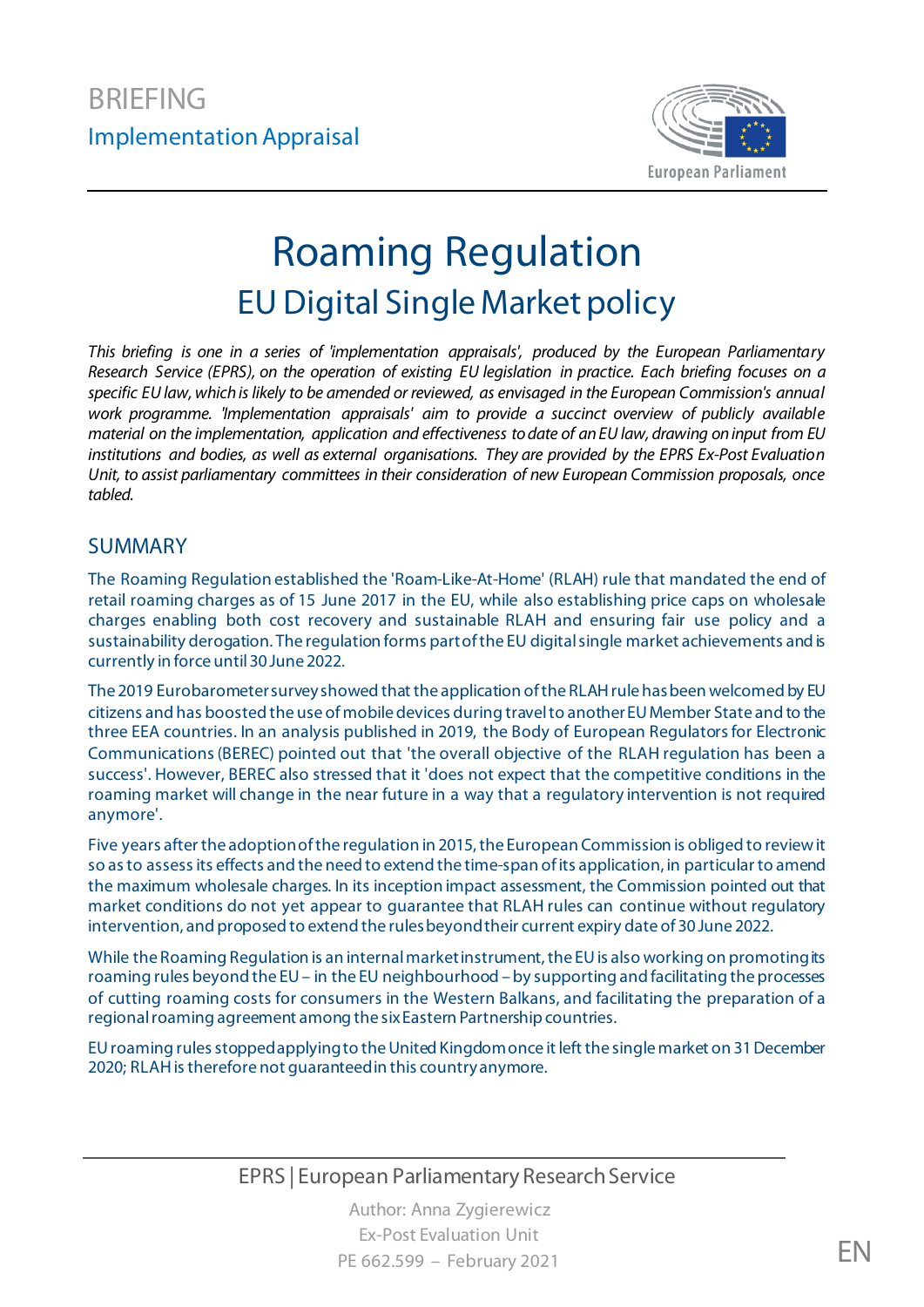#### 'Roam-Like-At-Home'since 15 June 2017



## Background

#### Basic definitions

[Roaming](https://dictionary.cambridge.org/de/worterbuch/englisch/roaming), according to the Cambridge dictionary, is 'the use of a mobile phone service that you can connect to when you cannot connect to the one that you normally use, for example if you are in another country'. The EU Roaming Regulation define[s Union](https://eur-lex.europa.eu/legal-content/EN/TXT/?uri=CELEX:02012R0531-20170615)[wide roaming](https://eur-lex.europa.eu/legal-content/EN/TXT/?uri=CELEX:02012R0531-20170615) as 'the use of a mobile device by a roaming customer to make or receive intra-Union calls, to send or receive intra-Union SMS [text] messages, or to use packet switched data communications, while in a Member State other than that in which the network of the domestic provider is located, by means of arrangements between the home network operator

and the visited network operator'.

Inbound roaming traffic in country A is generated by customers of foreign mobile (virtual) network operators (M(V)NOs) (or service providers) using their mobile devices while visiting country A. The outbound roaming traffic in country A is generated by customers to service providers (operators) from country A using their mobile devices in roaming while travelling abroad. In both cases there are three categories of roaming traffic: a) call roaming; b) SMS roaming; and c) data roaming.

The wholesale roaming market is the market where a service provider A from one country, based on a wholesale roaming agreement, buysroaming services from a service provider B in another country. Under the RLAH rule, service provider A offers the roaming service to its customers at the domestic retail service price. The caps on the wholesale roaming charges and retails roaming charges are defined by the EU roaming regulations.

#### EU roaming regulations

The entry into force of the RLAH rule in 15 June 2017 was preceded by a long and gradual process, ending with the entry into force of the amended Regulation (EU) No 531/2012 (see Figure 1). The process started in 2007 with a gradual reduction of the maximum roaming charges, both at the wholesale and the retail level, for calls made and calls received in roaming. Further, a gradual reduction of the costs of text messagessent and of data use in roaming mode was added in 2009, together with travellers' retail dataroaming limits to protect consumers from bill shocks. The EU regulations also introduced the requirement

for operators to inform customers about roaming charges. The competition on the roaming market was also enhanced. The RLAH rule applies to terrestrial public mobile communication networks and does not apply to networks on board ships and planes, unless the roaming customer is connected to the terrestrial (land-based) mobile networks (e.g. on rivers, lakes or along the coast).

The current legal framework on roaming in the EU countries/EEA countries (Iceland, Liechtenstein and Norway) is based on:

P [Regulation \(EU\) No](https://eur-lex.europa.eu/legal-content/EN/TXT/?uri=CELEX%3A32015R2120) 531/2012 of the European Parliament and of the Council of 13 June 2012 on roaming on public mobile communications networks within the Union,

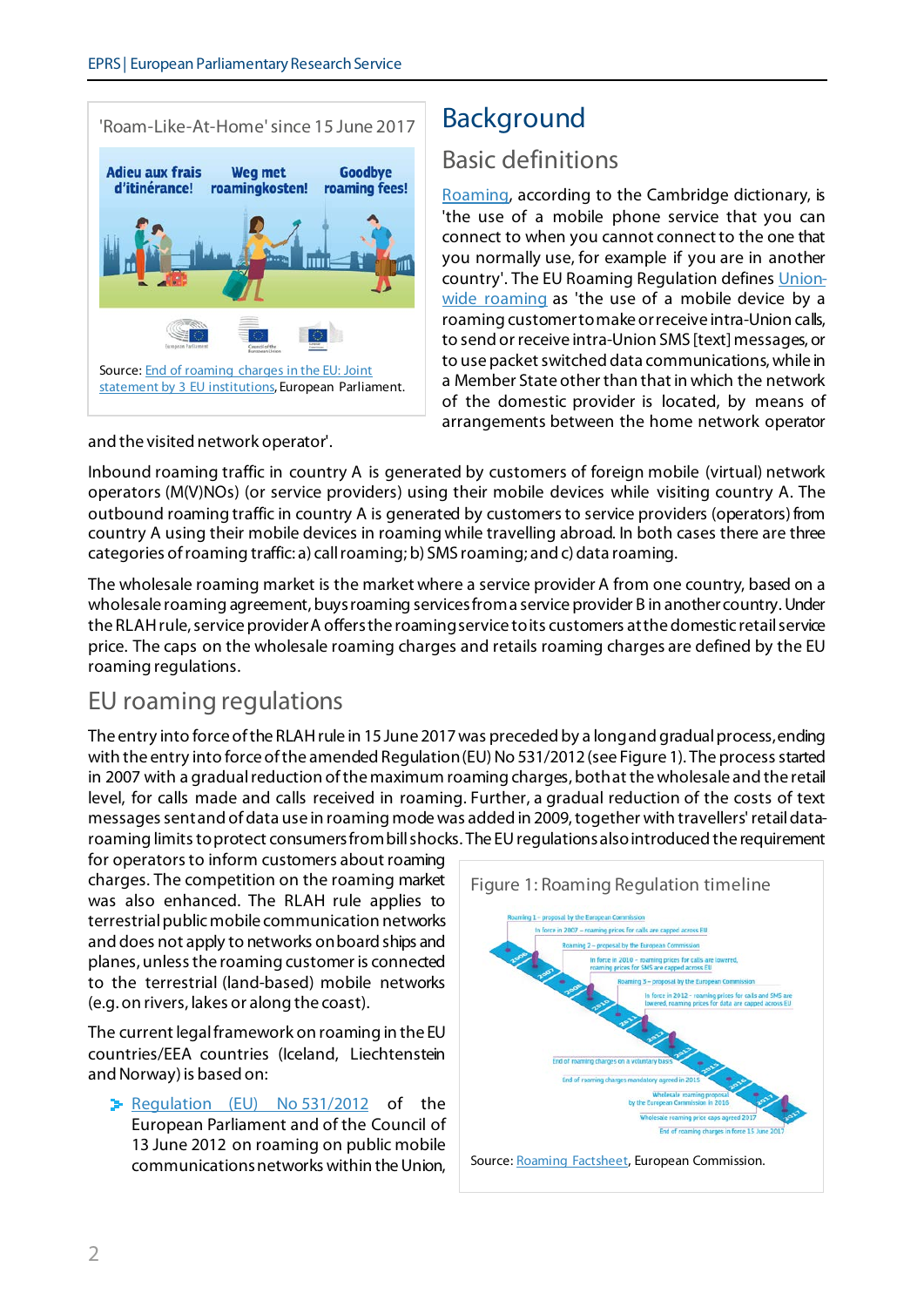OJL 172/10 of 30.06.2012, (the Roaming Regulation) [\(consolidated version\)](https://eur-lex.europa.eu/legal-content/EN/TXT/?uri=CELEX:02012R0531-20170615), amended by [Regulation \(EU\) 2015/2120](https://eur-lex.europa.eu/legal-content/EN/TXT/?uri=CELEX%3A32015R2120) an[d Regulation \(EU\) 2017/920;](https://eur-lex.europa.eu/legal-content/EN/ALL/?uri=CELEX%3A32017R0920)

- **EX [Commission Implementing Regulation No](https://op.europa.eu/en/publication-detail/-/publication/0904c3a9-c425-11e6-a6db-01aa75ed71a1/language-en) 2016/2286;**
- **EX** [Commission Implementing Regulation \(EU\) 2019/2116.](https://eur-lex.europa.eu/legal-content/GA/TXT/?uri=CELEX:32019R2116)

### General rules on roaming

The Roaming Regulation introduced a RLAH rule that mandated the end of retail roaming charges in the EU as of 15 June 2017, subject to fair use policy and a sustainability derogation. To achieve RLAH, tariffs had bee[n gradually](https://ec.europa.eu/digital-single-market/en/roaming-charges-what-has-european-commission-done-so-far) reduced over the previous years (see Table 1).

| Year | Retail voice call<br>made      | Retail voice call<br>received | <b>Retail SMS</b>              | Data<br>wholesale MB* | <b>Data</b><br>retail MB       |
|------|--------------------------------|-------------------------------|--------------------------------|-----------------------|--------------------------------|
| 2007 | 0.49                           | 0.24                          |                                |                       |                                |
| 2008 | 0.46                           | 0.22                          |                                |                       |                                |
| 2009 | 0.43                           | 0.19                          | 0.11                           | 1.00                  |                                |
| 2010 | 0.39                           | 0.15                          | 0.11                           | 0.80                  |                                |
| 2011 | 0.35                           | 0.11                          | 0.11                           | 0.50                  |                                |
| 2012 | 0.29                           | 0.08                          | 0.09                           | 0.25                  | 0.70                           |
| 2013 | 0.24                           | 0.07                          | 0.08                           | 0.15                  | 0.45                           |
| 2014 | 0.19                           | 0.05                          | 0.06                           | 0.05                  | 0.20                           |
| 2015 | 0.19                           | 0.05                          | 0.06                           | 0.05                  | 0.20                           |
| 2016 | domestic price +<br>up to 0.05 | 0.0114                        | domestic price +<br>up to 0.02 | 0.05                  | domestic price +<br>up to 0.05 |
| 2017 | domestic price                 | domestic price                | domestic price                 | 0.0077<br>€7.7 per GB | domestic price                 |
| 2018 | domestic price                 | domestic price                | domestic price                 | 0.0060<br>$6$ per GB  | domestic price                 |
| 2019 | domestic price                 | domestic price                | domestic price                 | 0.0045<br>€4.5 per GB | domestic price                 |
| 2020 | domestic price                 | domestic price                | domestic price                 | 0.0035<br>€3.5 per GB | domestic price                 |
| 2021 | domestic price                 | domestic price                | domestic price                 | 0.0030<br>€3.0 per GB | domestic price                 |
| 2022 | domestic price                 | domestic price                | domestic price                 | 0.0025<br>€2.5 per GB | domestic price                 |

Table 1: Regulated roaming tariffs, 2007-2022 (€ excl. VAT)

Source: European Commissio[n table](https://ec.europa.eu/digital-single-market/en/roaming-tariffs), as updated by the Commission's DG CNECT.

*\* Data wholesale caps gradually decrease from €7.7 per GB in 2017, €6 per GB in 2018, €4.5 per GB in 2019, €3.5 per GB in 2020, €3 per GB 2021 and €2.5 per GB in 2022 until 30 June. It was planned that th[e capsf](https://www.europarl.europa.eu/RegData/etudes/BRIE/2017/607294/EPRS_BRI(2017)607294_EN.pdf)or calls and SMS messages defined as of 15 June 2017 at the level of 0.032 € /minute for calls made, and 0.01 €/SMS would remain unchanged until 30 June 2022 (with a review in 2019).*

## Intra-EU calls and text message sending fees

The fees for 'intra-EU calls' (calls made and text message sent from one EU country to another EU country) were capped, and as of 15 May 2019, phone calls cost a maximum of €0.19 + VAT per minute to call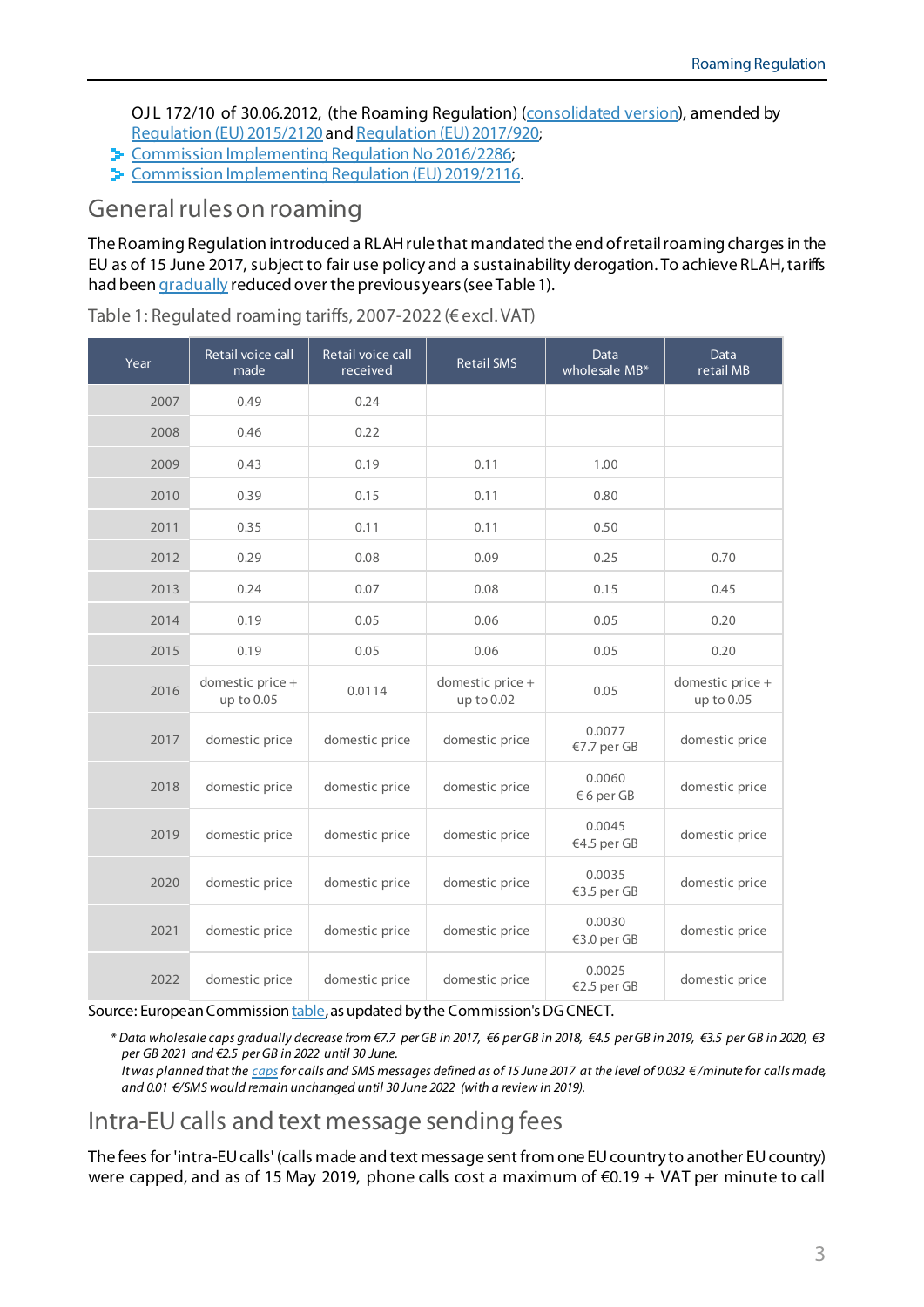another EU country, and text messages cost a maximum of  $\epsilon$ 0.06 + VAT per SMS sent to another EU country. Intra-EU calls are not roaming calls and therefore are not regulated by the Roaming Regulation, but by an amendment to Regulation (EU) 2015/2120 laying down measures concerning open internet access and retail charges for regulated intra-EU communications.[1](#page-11-0)

### Fair use of roaming and sustainability derogation measures

The Roaming Regulation and Commission Implementing Regulation (EU) 2016/2286 introduced special [measures](https://ec.europa.eu/digital-single-market/en/news/report-implementation-regulation-roaming-public-mobile-communications-networks-within-union) with the aim of avoiding distortions on domestic markets and ensuring the sustainable use of roaming across the EU/EEA:

- substantially reduced wholesale roaming price caps<sup>[2](#page-11-1)</sup>;
- $\geq$  the possibility for operators to apply a fair use policy (FUP) to prevent abusive or anomalous use of roaming services at domestic prices, such as the permanent use of a SIM card in other Member States than the Member State of that SIM card ('permanent roaming');
- $\blacktriangleright$  an exceptional and temporary derogation system for operators to be used only if authorised by the national regulator, under strict circumstances when the end of roaming charges in a specific market could lead to domestic price increases for the customers of the operator.

The Roaming Regulation introduced the **fair use policy** to ensure that customers only use roaming at domestic (retail) prices when periodically travelling within the EU, and to prevent 'abusive or anomalous usage' of roaming services. The fair use policy enablescustomerstoconsume volumes of regulated retail roaming services at the applicable domestic retail price. For consumption beyond the fair use policy, as in the case of permanent roaming, operators may apply a small surcharge to their clients' roaming consumption.

If an operator detects, over a four-month period, an imbalance in the roaming and domestic activity of the SIM card, where the SIM card is used more abroad in the EU rather than in the home country, the operator may contact the customer to verify it.After a period of at least 14 days, if the situation does not change, the operator may apply small roaming retail surcharges equivalent to the regulated wholesale price caps: 3.2 cents per minute of a voice call made; 0.76 cents per minute of a voice call received (as defined by Commission Implementing Regulation (EU) 2020/2082); and 1 cent per SMS. The sum of the domestic price with the roaming surcharge may not exceed the roaming fees in place in the first quarter of 2016.

While a customer is using their mobile device in roaming mode, there are no roaming-specific volume restrictions on voice calls and text messages. However, in some cases there is – for contracts with open data bundles (such as unlimited mobile data or very cheap mobile data) or for prepaid contracts – a safeguard limit on the volumes of data that one can consume abroad in the EU at the domestic price. The data roaming limit should cover 'the normal usage patterns of most travellers'. If a customer reaches the limit, the operator can apply surcharges. The maximum level of these surcharge has been gradually lowered: from €4.5 per GB +VAT as of 1 January 2019; €3.5 per GB + VAT as of 1 January 2020; €3 per GB + VAT as of 1 January 2021; to €2.5 per GB + VAT as of 1 January 2022.

An operator may [obtain](https://www.google.com/url?sa=t&rct=j&q=&esrc=s&source=web&cd=&ved=2ahUKEwjJzPTF4MXtAhVKNOwKHRfUDxYQFjAAegQIAxAC&url=https%3A%2F%2Fec.europa.eu%2Ftransparency%2Fregdoc%2Frep%2F10102%2F2019%2FEN%2FSWD-2019-288-F1-EN-MAIN-PART-1.PDF&usg=AOvVaw146DtQq9867nRllWJ1PDCu) a sustainability derogation from its national regulatory authority (NRA) in exceptional and specific circumstances, for instance, to avoid an increase in domestic prices. To obtain the derogation, the operator must demonstrate that it is not able to recover its 'actual and projected costs of providing regulated roaming services without increasing the domestic prices. The NRA 'may authorise the operator to apply a small roaming surcharge for one year. In order to prolong such an authorisation the operator must renew its application yearly'.

## Body of European Regulators for Electronic Communications

The Body of European Regulators for Electronic Communications [\(BEREC](https://berec.europa.eu/)), together with the Agency providing support to BEREC, was established in Riga, Latvia, on the basis of Requlation (EU) 2018/1971 (OJ L 321, 17.12.2018), with the aim of ensuring that 'the EU has a functioning single market for electronic communications'. BEREC provides advice to the EU institutions, both on request and on its own initiative.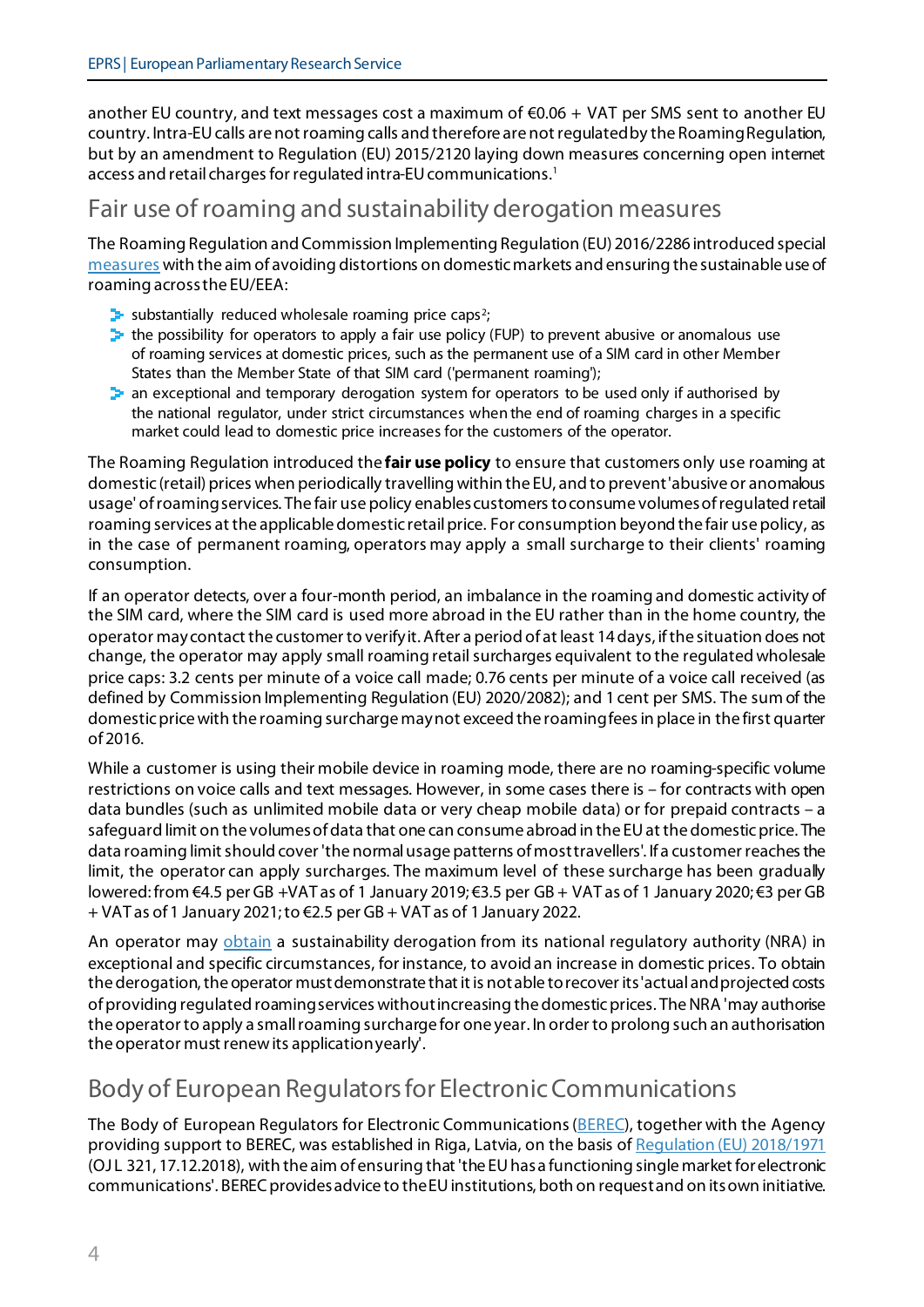BEREC has prepared two sets of guidelines to ensure that roaming rules are applied equally across the EU/EEA territory:

- **BEREC Guidelines on Regulation (EU) No 531/2012, as amended by Regulation (EU) 2015/2120** and Commission Implementing Regulation (EU) 2016/2286 [\(Retail Roaming Guidelines\)](https://berec.europa.eu/eng/document_register/subject_matter/berec/regulatory_best_practices/guidelines/7005-berec-guidelines-on-regulation-eu-no-5312012-as-amended-by-regulation-eu-no-21202015-excluding-articles-3-4-and-5-on-wholesale-access-and-separate-sale-of-services);
- **BEREC Guidelines on Regulation (EU) No 531/2012, as amended by Regulation (EU) 2015/2120** and by Regulation (EU) 2017/920 [\(Wholesale Roaming Guidelines\)](https://berec.europa.eu/eng/document_register/subject_matter/berec/regulatory_best_practices/guidelines/7116-berec-guidelines-on-regulation-eu-no-5312012-as-amended-by-regulation-eu-20152120-and-by-regulation-eu-2017920-wholesale-roaming-guidelines).

BERES has also published several opinions and inputs, among which: BEREC input [on EC request for the](https://berec.europa.eu/eng/document_register/subject_matter/berec/opinions/9373-berec-input-on-ec-request-for-the-preparation-of-the-legislative-proposal-for-the-new-roaming-regulations)  [preparation of the legislative proposal for the new roaming regulations](https://berec.europa.eu/eng/document_register/subject_matter/berec/opinions/9373-berec-input-on-ec-request-for-the-preparation-of-the-legislative-proposal-for-the-new-roaming-regulations), June 2020; an[d BEREC opinion](https://berec.europa.eu/eng/document_register/subject_matter/berec/opinions/8595-berec-opinion-on-the-functioning-of-the-roaming-market-as-input-to-ec-evaluation) [on the functioning of the roaming market, as input to the Commission's evaluation,](https://berec.europa.eu/eng/document_register/subject_matter/berec/opinions/8595-berec-opinion-on-the-functioning-of-the-roaming-market-as-input-to-ec-evaluation) June 2019.

BEREC has published seven international roaming benchmark data reportsfor the following periods: [October 2019 –](https://berec.europa.eu/eng/document_register/subject_matter/berec/reports/9443-international-roaming-berec-benchmark-data-report-october-2019-march-2020-2nd-western-balkan-roaming-report) March 2020;April 2019 – [September 2019;](https://berec.europa.eu/eng/document_register/subject_matter/berec/reports/9031-international-roaming-berec-benchmark-data-report-april-2019-8211-september-2019) [October 2018 –](https://berec.europa.eu/eng/document_register/subject_matter/berec/reports/8839-international-roaming-berec-benchmark-data-report-october-2018-8211-march-2019) March 2019; [April 2018 –](https://berec.europa.eu/eng/document_register/subject_matter/berec/reports/8468-international-roaming-berec-benchmark-data-report-april-2018-september-2018) [September 2018](https://berec.europa.eu/eng/document_register/subject_matter/berec/reports/8468-international-roaming-berec-benchmark-data-report-april-2018-september-2018)[; October 2016 –](https://berec.europa.eu/eng/document_register/subject_matter/berec/reports/7309-international-roaming-berec-benchmark-data-report-october-2016-march-2017) March 2017[; October 2017 –](https://berec.europa.eu/eng/document_register/subject_matter/berec/reports/8251-international-roaming-berec-benchmark-data-report-october-2017-march-2018) March 2018; an[d April 2017 -](https://berec.europa.eu/eng/document_register/subject_matter/berec/reports/8011-international-roaming-berec-benchmark-data-report-april-2017-september-2017) September [2017.](https://berec.europa.eu/eng/document_register/subject_matter/berec/reports/8011-international-roaming-berec-benchmark-data-report-april-2017-september-2017) BEREC has also published four reports on transparency and comparability of international roaming tariffs: [on 5/12/2019,](https://berec.europa.eu/eng/document_register/subject_matter/berec/reports/8901-7th-berec-report-on-transparency-and-comparability-of-international-roaming-tariffs) [6/12/2018,](http://berec.europa.eu/eng/document_register/subject_matter/berec/reports/8312-berec-report-on-transparency-and-comparability-of-international-roaming-tariffs) [7/12/2017,](https://berec.europa.eu/eng/document_register/subject_matter/berec/reports/7526-berec-report-on-transparency-and-comparability-of-international-roaming-tariffs) an[d 25/11/2016.](https://berec.europa.eu/eng/document_register/subject_matter/berec/reports/6616-berec-report-on-transparency-and-comparability-of-international-roaming-tariffs)

Regional roaming agreements

#### Western Balkans countries

Based on the regional roaming agreement (RRA) signed on 4April 2019 in Belgrade, the citizens of the Western Balkans countries (Albania, Bosnia and Herzegovina, Kosovo, [3](#page-11-2) Montenegro, North Macedonia and Serbia), can profit from lower charges while using their mobiles abroad in the regionas of 1 July 2019. The savings for around 17 million citizens are significant, as call costs were reduced eight times and data costs dropped on average from €3/MB to €0.20/MB. A further reduction was introduced on 1 January 2020, and the RLAH rule will start applying in the region as of 1 July 2021. The [RRA](https://ec.europa.eu/digital-single-market/en/news/eu-western-balkans-boosting-digital-connectivity) is part of the EU Strategy for the Western Balkans, in particular th[e Digital Agenda for the Western Balkans](https://ec.europa.eu/commission/presscorner/detail/en/IP_18_4242). The process of reducing roaming charges has been gradual, e.g. 'in 2016, Montenegro, Serbia, Bosnia and Herzegovina and North Macedoni[a agreed](https://ec.europa.eu/neighbourhood-enlargement/news_corner/news/entry-force-new-western-balkans-regional-roaming-agreement-clear-drop-roaming_en) to require companies to reduce roaming fees for consumers traveling between the four countries'. BEREChas already published two reports on roaming in the Western Balkans.<sup>[4](#page-11-3)</sup>

#### Eastern Partnership countries

The Eastern Partnership (EaP) / Eastern Neighbourhood countries –Armenia, Azerbaijan, Belarus, Georgia, Moldova and Ukraine – [agreed](https://eufordigital.eu/eastern-partnership-countries-agree-principles-of-regional-roaming-agreement/) the principles of a future common RRA in Vilnius, Lithuania on 12 November 2019. The agreement, which is expected to be signed in early 2021, will seek to harmonise and drastically reduce international roaming prices among them. At the same time, an ongoing EUfunded study aims to explore the options and possibilities for cutting roaming tariffs among EaP and EU regions (see also the answer by Thierry Breton of 25 June 2020on behalf of the Commission, in the section on selected written questions by MEPs).

A [study](https://eufordigital.eu/library/study-on-harmonising-international-roaming-pricing-and-reducing-roaming-tariffs-among-the-eastern-partnership-countries/) on Harmonising international roaming pricing and reducing roaming tariffs among the Eastern Partnership countries, prepared for the Commission and published in December 2017, showed among others that 'in order to give [EaP countries'] national Regulators the power to impose a reduction of roaming tariffs and to monitor the evolution of the roaming market, the EaP Countries will need to modify their domestic telecommunications regulatory frameworks'.

In its September 2019 **[opinion](https://www.eesc.europa.eu/en/news-media/press-releases/eastern-partnership-celebrates-10-years-success-taking-challenge-deepening-democratisation)** marking the 10th anniversary of the Eastern Partnership, the European Economic and Social Committee (EESC) also supported the idea of ending roaming charges with EaP countries.

### Roaming with the United Kingdom after its departure from the EU

The roaming rules ceased to apply in the UK with the country's departure from the EU on 1 January 2021. Consequently, RLAH is no longer guaranteed in the UK.However, some operators from both sides of the Channel have announced that they intend to maintain 'roam like at home' pricing for the UK. Four main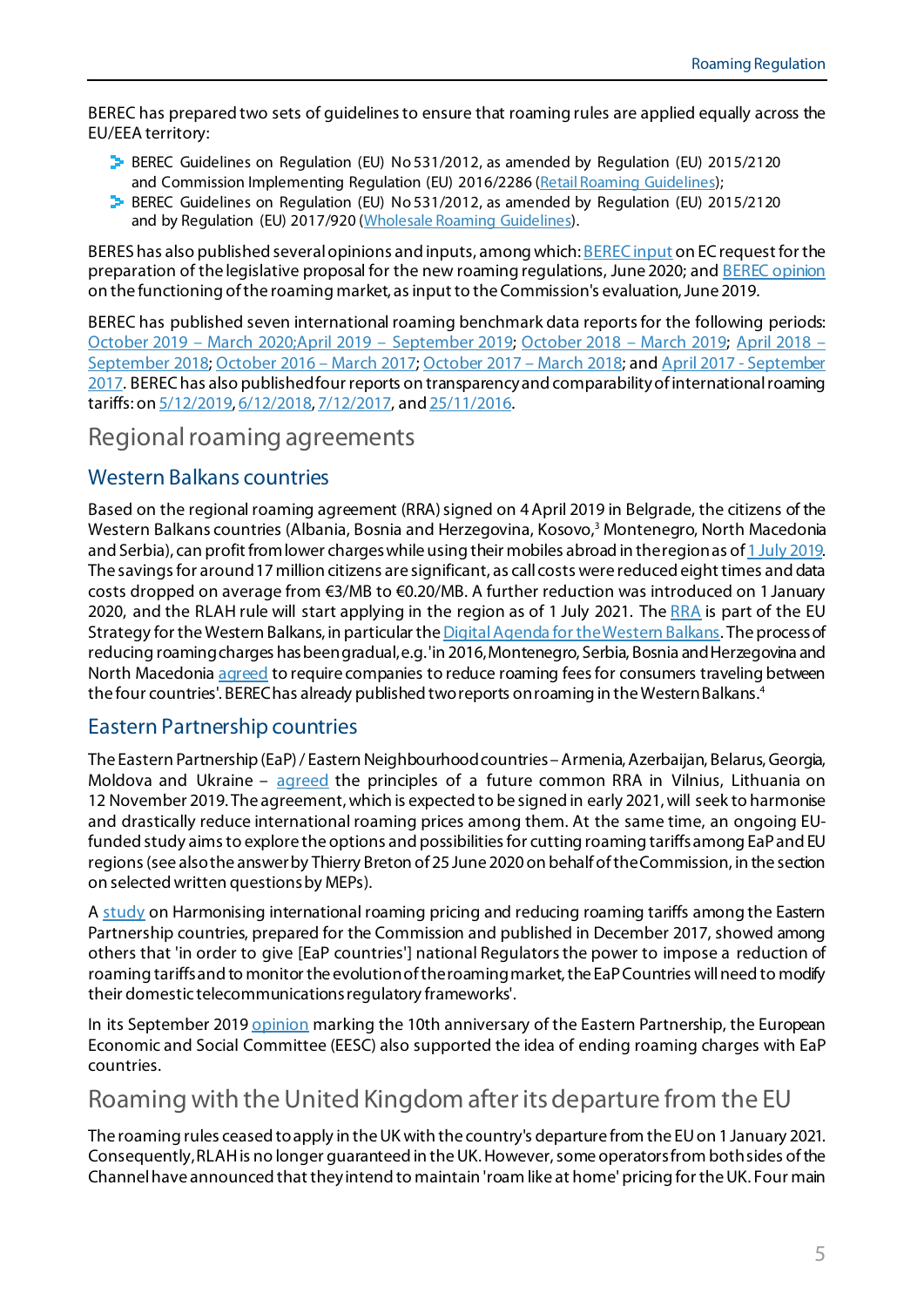

UK mobile operators (Three UK, Vodafone, O2 and BT's EE) said they would not start charging customers for roaming in the EU from 1 January 2021, and some Dutch mobile operators (T-Mobile, KPN and Vodafone) indicated that they would continue to offer 'roam like at home' pricing for customers visiting the UK beyond 1 January 2021.

## European Commission reports

## Implementation of the Roaming Regulation

On 12 December 2018, the

Commission published a [report](https://ec.europa.eu/digital-single-market/en/news/report-implementation-regulation-roaming-public-mobile-communications-networks-within-union) on the implementation of Regulation (EU) 531/2012 on roaming on public mobile communications networks within the Union, as amended by Regulation (EU) 2015/2120 and Regulation (EU) 2017/920 (COM(2018) 822).<sup>[5](#page-11-4)</sup> The report was preparedas per the provisions of Artide 19(3) of the regulation, requiring theCommission to submit 'an interim report summarising the effects of the abolition of retail roaming charges' by 15December 2018.

The interim report pointed out that the application of the RLAH rule since 15 June 2017 triggered a significant increase in roaming consumption: 'travellers now use on average almost 4 times more data while roaming than before RLAH .... They also call on average about 1.7 times more while roaming than before the implementation of RLAH'. The biggest increase in roaming consumption was observed by Polish, Romanian, Bulgarian, Croatian and Spanish operators for voice (a more than threefold increase), and for data consumption by Bulgarian, Croatian, Czech, Polish, Spanish and Latvian operators (increases by about 10 times and more).

Most mobile operators have implemented fair use policies (FUP); FUPs were more extensively used by operators from outbound countries than from inbound countries (94% vs 80%).<sup>[6](#page-11-5)</sup> Statistically (with exceptions), as regards tourist flows within Europe, countries from northern Europe are outbound countries, while counties from southern Europe are inbound countries. Since 15 June 2017, sustainability derogations have been granted 14 times for mobile network operators (MNO)<sup>[7](#page-11-6)</sup> and 30 times for mobile virtual network operators(MVNO).

The Commission report, echoing the BEREC report, also concluded thatthe RLAH rules had significantly contributed to stimulating the demand for roaming services and the development of the international roaming market in the EU/EEA.

The report also pointed out 'the overall success of the RLAH reform over the first 18 months, showing in particular that the demand for mobile consumption while travelling in the EU/EEA had rapidly and massively increased since RLAH was introduced'.

## Fair use policy and sustainability derogation measures

In June 2019, the Commissio[n published](https://ec.europa.eu/digital-single-market/en/news/roaming-review-fair-use-policy-and-sustainability-derogation) a staff working document (SWD) on the findings of the review of the rules on roaming fair use policy (FUP) and the sustainability derogation laid down in Commission Implementing Regulation (EU) 2016/2286 of 15 December 2016 [\(SWD\(2019\) 288\)](https://ec.europa.eu/transparency/regdoc/rep/10102/2019/EN/SWD-2019-288-F1-EN-MAIN-PART-1.PDF).

To evaluate the application of FUP and the sustainability development measures, in March 2019 the Commission, together with BEREC, launched a survey among EU/EEA NRAs, MNOs and MVNOs. The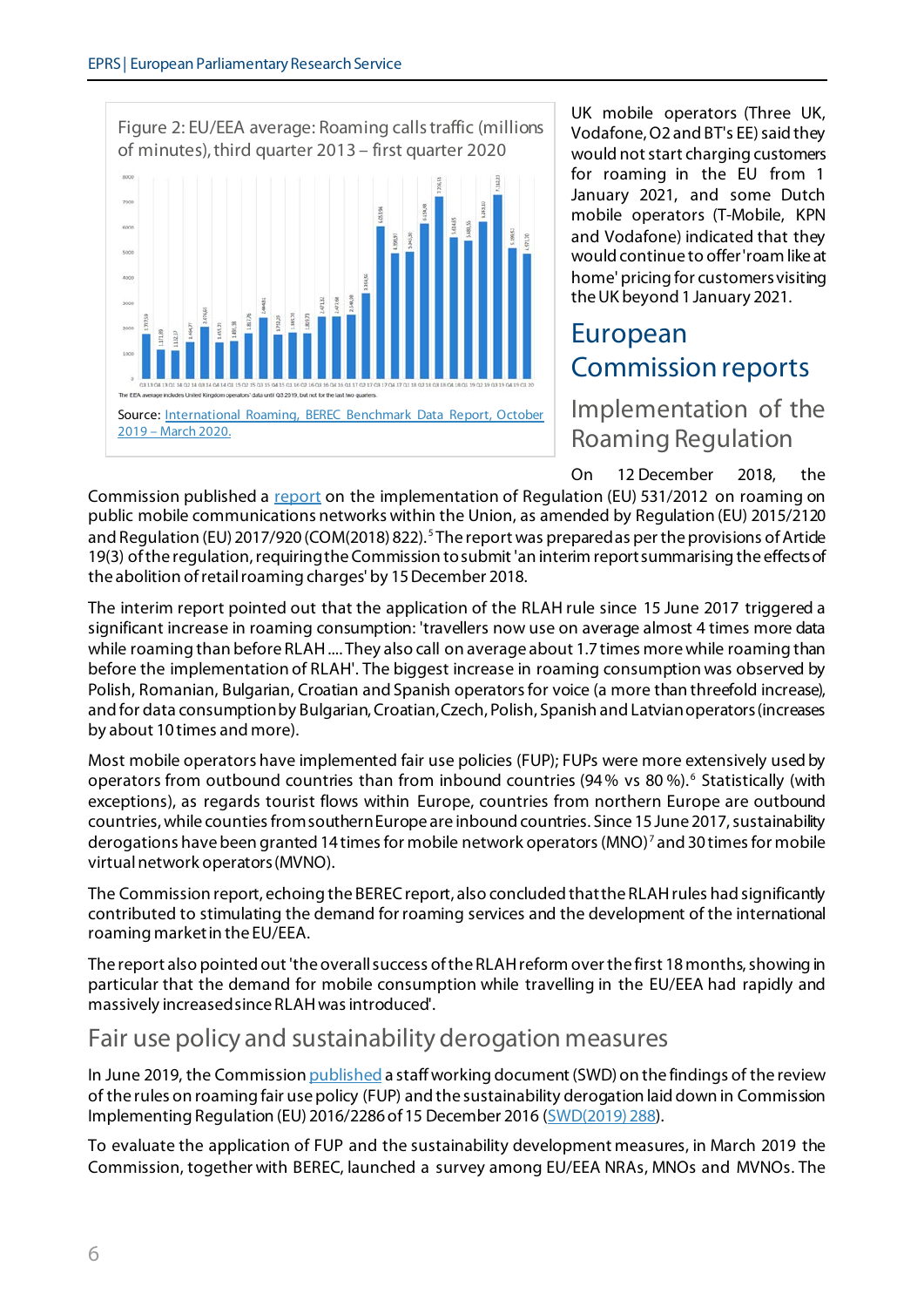survey elicited responses from the NRAs of the then 28 EU Member States and from the NRAs of Norway and Liechtenstein (EEA) as well as from 91 MNOs and 89 MVNOs. The survey showed that a majority of operators applied the FUP (86% in total, of which 95% MNOs and 78% MVNOs), and that respondents found the FUP measures necessary. However, permanent roaming subscribers represented only about 1 % and 0.85 % of all active subscribers of MNOs and MVNOs respectively. At the same time, the share in roaming data traffic subject to a surcharge in excess of FUP was in the range of 2 % to 4 %. Overall, FUP measures were good for operators, although they entailed some costs and complexity.

Operators also suggested some improvements, e.g. to measure only roaming use and not presence abroad for the purposes of the four-month window control mechanism, while others suggested to shorten the four-month window. A few respondents asked for the reduction, or even abolition, of the two-week alert period before applying the surcharge (for more details see Section on 'Fair use ofroaming and sustainability derogation measures'). Outside the FUP, some respondents asked to further reduce the wholesale roaming price caps, which are outside the scope of the FUP rules.

According to the Commission document, 'fraudulent use of SIM cards in voice and/or SMS messages in the EU/EEA has been observed by 24% of operators (34% of MNOs and 15% of MVNOs)'.

The sustainability derogation mechanism was granted to 14 MNOs (from Estonia, Finland, Latvia, Poland and Romania) and to 30 MVNOs (from Austria, Belgium, Denmark, Finland, France, Italy, Latvia, Poland, Slovenia and Spain) in the first year of the RLAH year and to 30 MNOs (from the same countries as before) and to 23 MVNOs (from Austria, Belgium, Finland, France, Italy, Latvia, Poland, and Slovenia) in the second year of RLAH. In the second year of RLAH, no new derogation, other than the renewal of already granted derogations, was granted. In general, operators applying to their NRA for derogation measures did obtain them. NRAs confirmed in the survey that there is no need to amend Regulation (EU) 2016/2286 for the purposes of clarifying the text on the sustainability derogation. In its opinion on the roaming market, BEREC pointed out that sustainable derogation 'has been a useful tool for some operators to achieve the overall sustainability of the RLAH'. In the same time, the Commission/BEREC report showed that 'the sustainability derogation mechanism has been relevant only for a small and shrinking part of the market overall in the EU/EEA'.

#### Roaming market

On 29 November 2019, the Commission published a report on the review of the roaming market [\(COM\(2019\)](https://ec.europa.eu/digital-single-market/en/news/commission-report-review-roaming-market) 616 and [SWD\(2019\)](https://ec.europa.eu/digital-single-market/en/news/commission-report-review-roaming-market) 416). The report confirmed the findings presented in the two reports mentioned above: 'the RLAH reform has been successful and met its objective to unleash the so far untapped roaming consumption'. The report underlined the massive growth in roaming consumption (the latest BEREC data can be observed in Figures 1 and 2). However, the report also pointed to the fact that many EU citizens continue to abstain from using their mobile devices while abroad 'in order to avoid incurring mobile roaming charges'.

In relation to the roaming market, the report stressed that 'competition dynamics on the wholesale and retail roaming markets have not changed – and are not expected to change – to the extent that the roaming rules can be lifted in the coming years'. The report also pointed outthat the Commission should 'take the necessary steps, including legislative measures, to ensure that Europeans continue to benefit from roaming without surcharges in the coming years and that wholesale markets are working well'. The report pointed to a decline in wholesale roaming prices, particularly for data services, and attributed this trend to the effect of the Roaming Regulation rules and growing market competition.Nevertheless, the BEREC report, cited by the Commission, suggested that 'there is some room for further reducing the wholesale caps...' In line with the opinion previously expressed by BEREC, the Commission report concluded that, based on the stable number of complaints there was no particular evidence on differences between data speeds provided to travellers in comparison to services provided at home, while also noting that there was a lack of transparency about the number of operators with regard to the data. The report suggested implementing measures to increase transparency.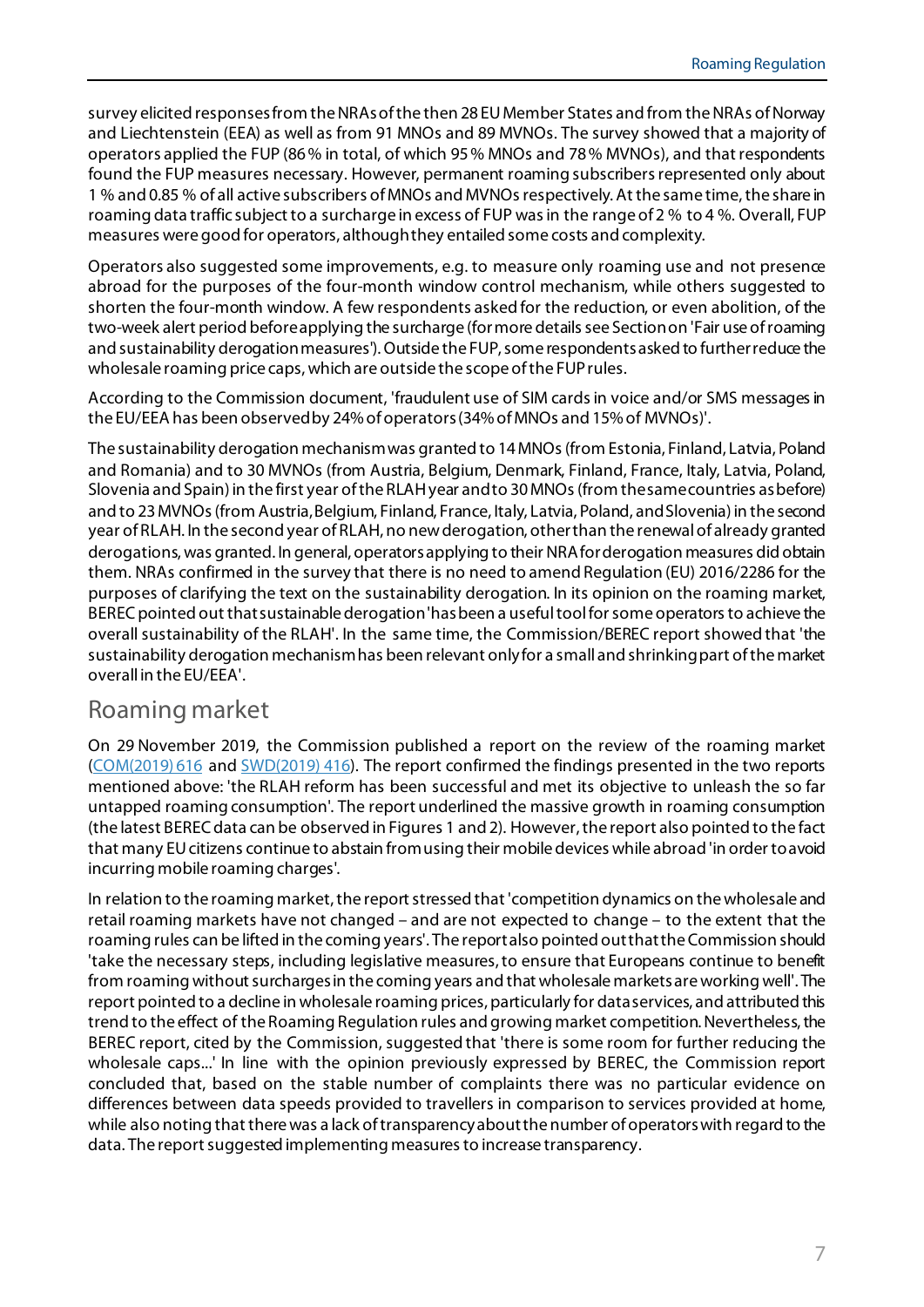## The review of the Roaming Regulation

The Commission plans to review the Roaming Regulation (EU) 531/2012 amended by Regulation (EU) 2015/2120 with the aim of extending its term. The Roaming Regulation is due to expire on 30 June 2022.

#### Inception impact assessment

On 9 April 2020, the Commission published a[n inception impact assessment](https://ec.europa.eu/info/law/better-regulation/have-your-say/initiatives/12340-Initiative-for-reviewing-and-prolonging-the-Roaming-Regulation-), informing about its plans to review the Roaming Regulation 'to ensure the continuation of the RLAH framework in order to maintain benefits it has brought to European consumers and businesses, especially SMEs', while at the same time assessing 'possible amendments to the current rules, which would make them better fit for purpose'.

The review will take both the customers' and the mobile operators' perspective into account. From the customers'perspective, the Commission will look at the following issues: a) the substantial risk of losing the benefits of RLAH after June 2022; b) the lack of transparency on quality of service (Qu's) and RLAH quality; c) the seamless access to emergency services (the 112 European emergency number); d) the lack of transparency regarding higher prices for value-added services; and e) ways to enable consumers to fully benefit from machine to machine communication (M2M). From the mobile operators' perspective, the Commission will look at: a) regulated wholesale price caps necessary to sustain RLAH provisions; b) ways to facilitate M2M; c) difficulties in effectively combating fraud; d) the insufficient use of separate sale of data roaming.

The Commission inception impact assessment notes that, even though roaming charges for users of mobile devices in the EU/EEA ended in June 2017, 'market conditions do not yet appear to guarantee that this scheme can continue without regulatory intervention, so the rules need to be extended beyond their current expiry date of 30 June 2022'.

The Commission received 1[1 opinions](https://ec.europa.eu/info/law/better-regulation/have-your-say/initiatives/12340-Initiative-for-reviewing-and-prolonging-the-Roaming-Regulation-/feedback?p_id=7695124) on the document, with issues raised about the functioning of the 112 emergency number, the need to further investigate fraudulent use, the deployment of 5G technologies and new services such as VoLTE and VoWiFi, and M2M communication, among others.

#### Public consultation on the review and prolongation of the Roaming Regulation

Between 19 June and 11 September 2020, the Commission ran [a consultation](https://ec.europa.eu/digital-single-market/en/news/public-consultation-review-and-prolongation-roaming-regulation) process with the aim of reviewing and extending the term of the Roaming Regulation. The results of the consultation would contribute to the Commission's impact assessment of the legislative proposal, hence the Commission's particular interest in opinions of 'mobile operators and their associations, citizens, consumer associations, national regulators, government authorities, civil society organisations, businesses and experts'.

The Commission shared the [summary report](https://ec.europa.eu/digital-single-market/en/news/summary-report-public-consultation-review-and-prolongation-roaming-regulation-2020) of the consultations to which there had been 175 [respondents](https://ec.europa.eu/info/law/better-regulation/have-your-say/initiatives/12340-Initiative-for-reviewing-and-prolonging-the-Roaming-Regulation-/public-consultation) from 26 countries (108 EU citizens and two non-EU citizens, five consumer

organisations, 10 business associations, five public authorities, three NGOs, 42 company/business organisations of which 25 were mobile network operators or representing them, nine mobile virtual operators or their representatives and eight trade or other business stakeholders (e.g. verticals, SMEs)). The summary report pointed out the overall success and effectiveness of the Roaming Regulation, with citizens being particularly satisfied: '96% of the citizens strongly agree (87%) or agree (9 %) that they can enjoy the

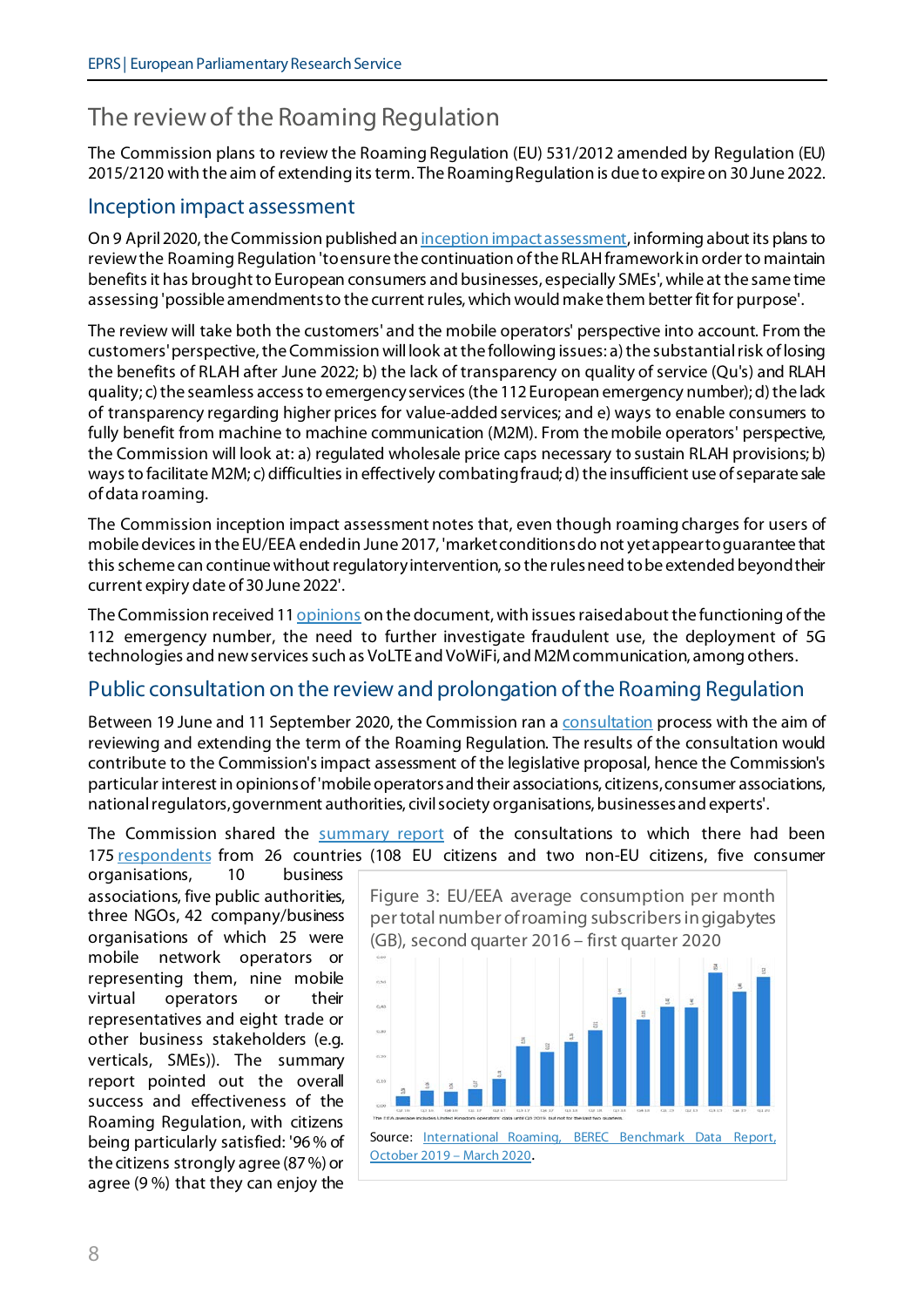benefits that the Regulation aims to bring'. What is more, '89% of the 175 respondents agree that EU intervention has had a positive effect in ensuring that roaming users do not pay excessive roaming prices in the EU/EEA compared to what could be achieved by Member States themselves. 48% think that the Roaming Regulation has been significantly effective in the development of the Digital Single Market, while 27 % think it has been moderately effective'. Satisfaction with the emergency services (112 number) while in roaming is also positive, with 41 % of respondents saying it works well and 54 % not voicing an opinion. The report also pointed out that 54%of respondentsagreed with the statement that wholesale price regulation is necessary for the provision of RLAH at retail level in line with the domestic charging model.At the same time, 46% of respondentsconsidered that the wholesale roaming access obligation under the current regulation is sufficient to ensure that access is given to 4G and 5G for wholesale roaming and 31% did not agreewith that opinion.

2018 Eurobarometer survey shows EU citizens are satisfied with the end of roaming charges, but ask for more detailed information on the RLAH rules (e.g. data roaming limits) to be made easily available

Almost half (46%) of the respondents to the Eurobarometer survey of May 2018 travelled to another EU country during the 12 months preceding their participation in the survey. Sixty two per cent of respondents were aware of the RLAH rules as of 15 June 2017, a surprising drop by 9 % since the previous Eurobarometer survey (of August 2017). Almost seven in 10 (69%) respondents thought that they, or someone they knew, had benefited or would benefit personally from the rules.

The 2018 survey also showed a rise in the use of mobile phones in roaming compared to the time before 15 June 2017. This was as regards: a) mobile Internet on mobile phones from 26 % to 34 %; b) text messages on mobile phonesfrom 26% to 33%; and c) voice calls on mobile phonesfrom 20% to 26 %.

However, 53 % of travellers restricted their mobiles use while abroad; with almost 27 % switching off data roaming on their phones, 20 % activating a special data roaming plan offered by their network operator, and 12 % switching off their mobile phone and not using it at all. Additionally, 6 % (no change in time) used a SIM card of the country they were visiting.

Source: [The end of roaming charges one year later,](https://ec.europa.eu/commfrontoffice/publicopinion/index.cfm/Survey/getSurveyDetail/instruments/FLASH/surveyKy/2192) Flash Eurobarometer 468, May 2018.

## European Parliament position / MEPs' questions

During the current parliamentary term (2019-2024), there have been no parliamentary resolutionson the Roaming Regulation.

## Selected written questions by MEPs

#### **Written question by Emmanouil Fragkos (ECR, Greece)**, [20 July 2020](https://www.europarl.europa.eu/doceo/document/E-9-2020-004311_EN.html)

Greece was ranked as the least competitive country in both the EU and the OECD in terms of its mobile phone charges. With only three mobile phone operators, costs are on average double those in countries with four mobile phone operators. The situation in Greece resembles an oligopoly as defined in Artide 101(1) TFEU. The abolition of roaming charges has meant, among other things, that visitors who are customers of mobile service providers in other EU countries pay far lower charges in Greece than do local customers of Greek service providers. The Members asked 1) if the Commission had the tools to deal with this situation, e.g. was there any incentive for other phone companies to enter the Greek market to boost competition; 2) given that Greece's geography and, in particular, its insularity, could present a challenge for mobile phone operators and result in higher charges for customers, were there any tools available to overcome these obstacles at the local and the regional level, such as infrastructure-building ones; 3) if the Commission identifiesthe existence of an oligopoly, what other action does it intend to take.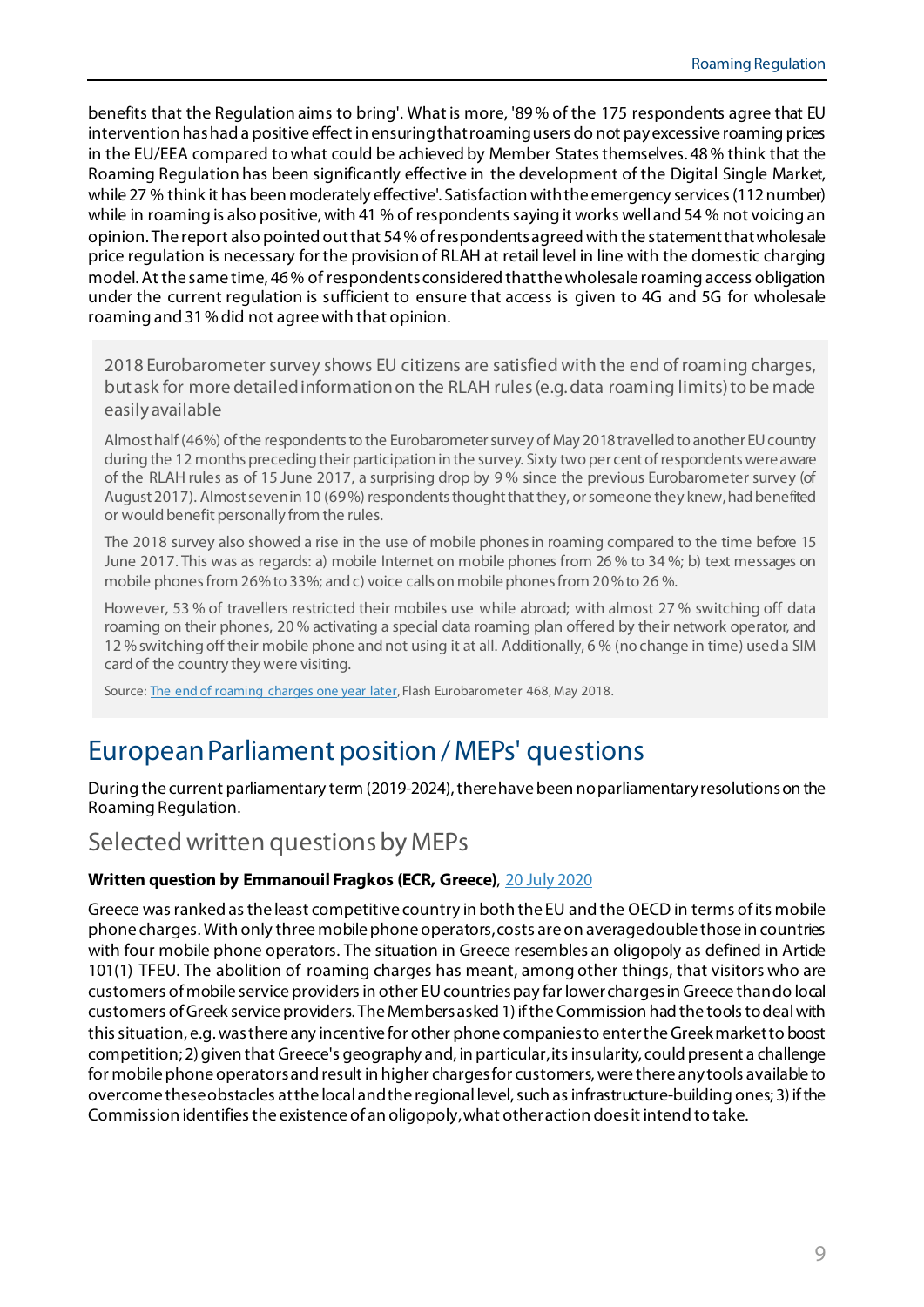#### **Answer given by Commission Executive Vice-President, Margrethe Vestager, on behalf of the Commission,** [30 October 2020](https://www.europarl.europa.eu/doceo/document/E-9-2020-004311-ASW_EN.html)

1) The EU regulatory framework for electronic communications provides tools for the national regulatory authorities to address competition problems in their telecoms markets. In 2019, the Greek regulator (EETT) obliged the two mobile network operators (MNOs), Cosmote and Vodafone, to provide wholesale access to their network to the fixed network operator Forthnet as a mobile virtual operator (MVNO). Therefore, a new MVNO may enter the Greek market in the future. 2) The Commission acknowledged that while significant progress has been made in reducing the cost of network deployment, certain inefficiencies persist. For this reason, on 18 September 2020 the Commission adopted the [recommendation](https://eur-lex.europa.eu/eli/reco/2020/1307/oj.) *on a common Union toolbox for reducing the cost of deploying very high capacity networks and ensuring timely and investment-friendly access to 5G radio spectrum, to foster connectivity in support of economic recovery from the Covid-19 crisis in the Union*. 3) It was also pointed out that the existence of an oligopoly is not an infringement of EU competition law by itself, but the Commission 'remains vigilant in monitoring European markets, enforcing competition rules and safeguarding the implementation of the regulatory framework for electronic communications'.

#### Written question by Maria Grapini (S&D, Romania), 30 April 2020

The Covid-19 crisis has had a profound impact not only on the EU Member States but also on the EaP countries, and the very high cost of telecommunications services compared with average earnings in the region is a major barrier to connectivity with the EU. Given the presence of roaming rules in the EU, the MEP asked if theCommission would not consider it necessary to introduce them in the EaP countries as well 'in order to boost public confidence in the European project and forge closer political and social ties between the two regions'.

#### **Answer given by Thierry Breton on behalf of the Commission,** [25 June 2020](https://www.europarl.europa.eu/doceo/document/E-9-2020-002650-ASW_EN.html)

International mobile roaming services play an important role in facilitating economic and social interactions, both for trade and travel. Reducing retail roaming charges among the six EaP partner countries will contribute to increased citizens' welfare, choice and mobility on all sides. The Commission has been supporting the EaP partner countries through technical assistance and capacity-building in their endeavour to conclude a regional roaming agreement with each other by the end of 2020. Once this agreement is in place, retail, wholesale and international mobile termination rates will be reduced gradually during a five-year transition period, allowing for necessary market adjustments. At the end of the transition period in 2026, retail prices for consumers of roaming services in the EaP region are expected to be lower by 87 % (as compared to 2020 prices). In addition, the Commission is now ready to launch a study to explore the possibility of a common international roaming space, including the economically sustainable reduction of roaming tariffs, between the EaP countries and the EU. This study is expected to be completed in the Q1 2021 and to provide the basis for further reflexion on this complex issue.

#### **Written question by Lefteris Christoforou (EPP, Cyprus)**, 7 November 2019

In view of the operation of the RLAH rule in the EU, the fact that EU citizens still have pay huge bills while making calls to destinations outside the EU and that the EU needsto decide what arrangements would apply to the United Kingdom (UK) after its withdrawal from the EU, the Member asked how the Commission was planning to establish the same mobile telephone arrangements for communications with third countries as for those within the EU and how Brexit would affect EU-UK mobile telephone charges.

#### **Answer given by Mr Breton on behalf of the Commission,** [21 January 2020](https://www.europarl.europa.eu/doceo/document/E-9-2019-003712-ASW_EN.html)

Calls to a third country do not fall within the scope of Regulation (EU) 2015/2120, because they terminate on networks outside EU jurisdiction. Consequently, the Commission cannot establish the same arrangements for communications with third countries as for those within the EU. As for the future relations with the United Kingdom, EU rules in the field of electronic communications will no longer apply to the UK after its withdrawal from the EU or after the transition period provided for in the Withdrawal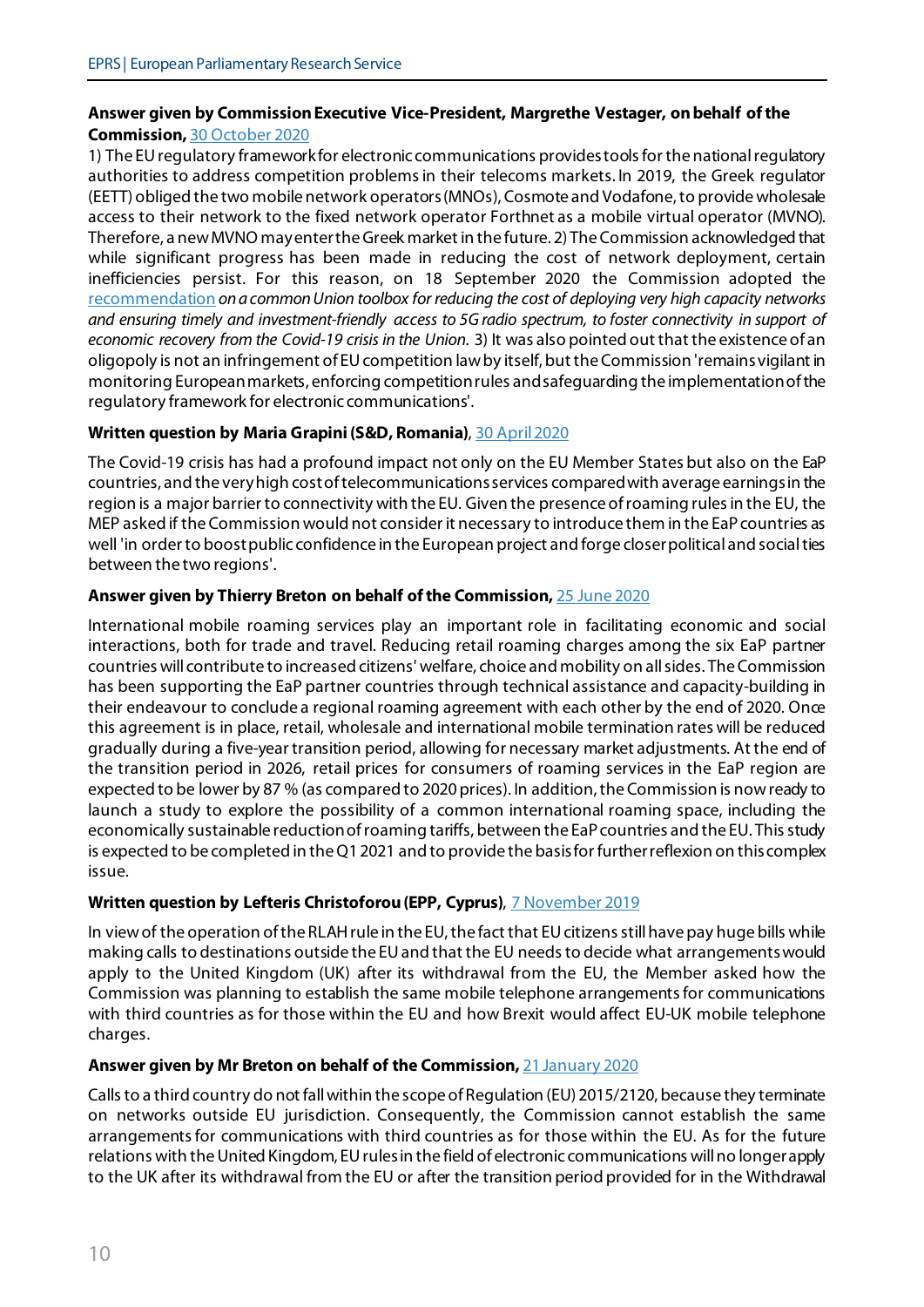Agreement, should the latter enter into force [the wording in the answer reflects the developments as of the moment it was given]. For instance, the prohibition against charging more than the capsfor regulated intra-EU communications would no longer apply to providers operating in the UK whenever their customers are communicating with a subscriber in the EU, or to providers operating in the EU whenever their customers are calling or sending an SMS to the UK. Nevertheless, providers operating in a Member State will remain subject to the obligation in [EU] law to inform their customers about their prices.

## **Petitions**

Between 2013 and 2019, the European Parliament (EP) received 15 petitions (eight from Germany, four from Italy, one from Austria, one from Denmark and one from Hungary), related to e.g. roaming fees calculation and roaming data limits. The Commission replied to seven petitioners. The same seven petitions were also considered by the EP Committee on Petitions. All cases are now closed.

## Citizens' enquiries

Between 2018 and 2020, there were five citizens' enquires related to the Roaming Regulation, from Romania, Spain, the Netherlands, Bulgaria and France. Three of them pointed out the lack of proper information from operators to customers on charges, particularly surcharges, one focused on the difference in tariffs plans for roaming and non-roaming customers, and one concerned technical aspects linked to one of the operators.

## European Consumers Organisation's opinion

The European Consumers Organisation (BEUC), in its consultation positio[n paper](https://www.beuc.eu/publications/beuc-x-2020-084_the_review_and_prolongation_of_the_eu_roaming_regulation_response.pdf) on the review and prolongation of the term of the Roaming Regulation, recommended to 'prolong and review EU roaming rules with consumer interests at heart', and especially: a) to continue roaming rules; b) to move forward towards a real EU digital and telecoms single market; c) to introduce targeted amendments to improve rules about transparency, cut-off limits, quality of service and functioning of the wholesale market, and to allow consumers to truly roam like at home. BEUC also pointed out that the internet of things (IoT) is not limited to machine-to-machine communications (M2M) and that therefore wholesale access should also cover IoT. Consumers should be able to use their IoT devices seamlessly across the EU/EEA.

#### MAIN REFERENCES

Blackman C. and Forge S., [Roaming: One year after](https://www.europarl.europa.eu/RegData/etudes/IDAN/2018/626090/IPOL_IDA(2018)626090_EN.pdf) implementation, In-depth Analysis, Policy Department for Economic, Scientific and Quality of Life Policies, European Parliament, November 2018.

De Streel A. and Hocepied Ch., with the assistance of Lognoul M. and Rosic Z., Contribution to Growth: [European Digital Single Market. Delivering improved rights for European citizens and businesses,](https://www.europarl.europa.eu/thinktank/en/document.html?reference=IPOL_STU(2019)638395) Study, Policy Department for Economic, Scientific and Quality of Life Policies, European Parliament, May 2019.

Negreiro M., [Wholesale roaming regulation. A](https://www.europarl.europa.eu/RegData/etudes/BRIE/2017/607294/EPRS_BRI(2017)607294_EN.pdf) precondition for 'roam like at home', Briefing, EU Legislation in Progress, EPRS, European Parliament, July 2017.

Negreiro M, ['Roam like at home' by default,](https://www.europarl.europa.eu/RegData/etudes/BRIE/2016/595857/EPRS_BRI(2016)595857_EN.pdf) Briefing, EPRS, European Parliament, December 2016.

[Roaming in the European Union,](https://ec.europa.eu/digital-single-market/en/news/roaming-european-union-brochure) European Commission, 2019.

[Roaming: Using a mobile phone in the EU,](https://europa.eu/youreurope/citizens/consumers/internet-telecoms/mobile-roaming-costs/index_en.htm) European Commission, last updated on 2 July 2020.

Study on harmonising international roaming pricing and reducing roaming tariffs among the Eastern [Partnership countries,](https://eufordigital.eu/wp-content/uploads/2019/10/Harmonising-International-Roam_Pricing-and-Reducing-Roaming-Tariffs-EaP.pdf) prepared on the request of the European Commission, December 2017.

[Roaming Regulation review,](https://www.europarl.europa.eu/legislative-train/theme-a-europe-fit-for-the-digital-age/file-roaming-regulation-review) Legislative Train, EPRS, European Parliament, 18 December 2020.